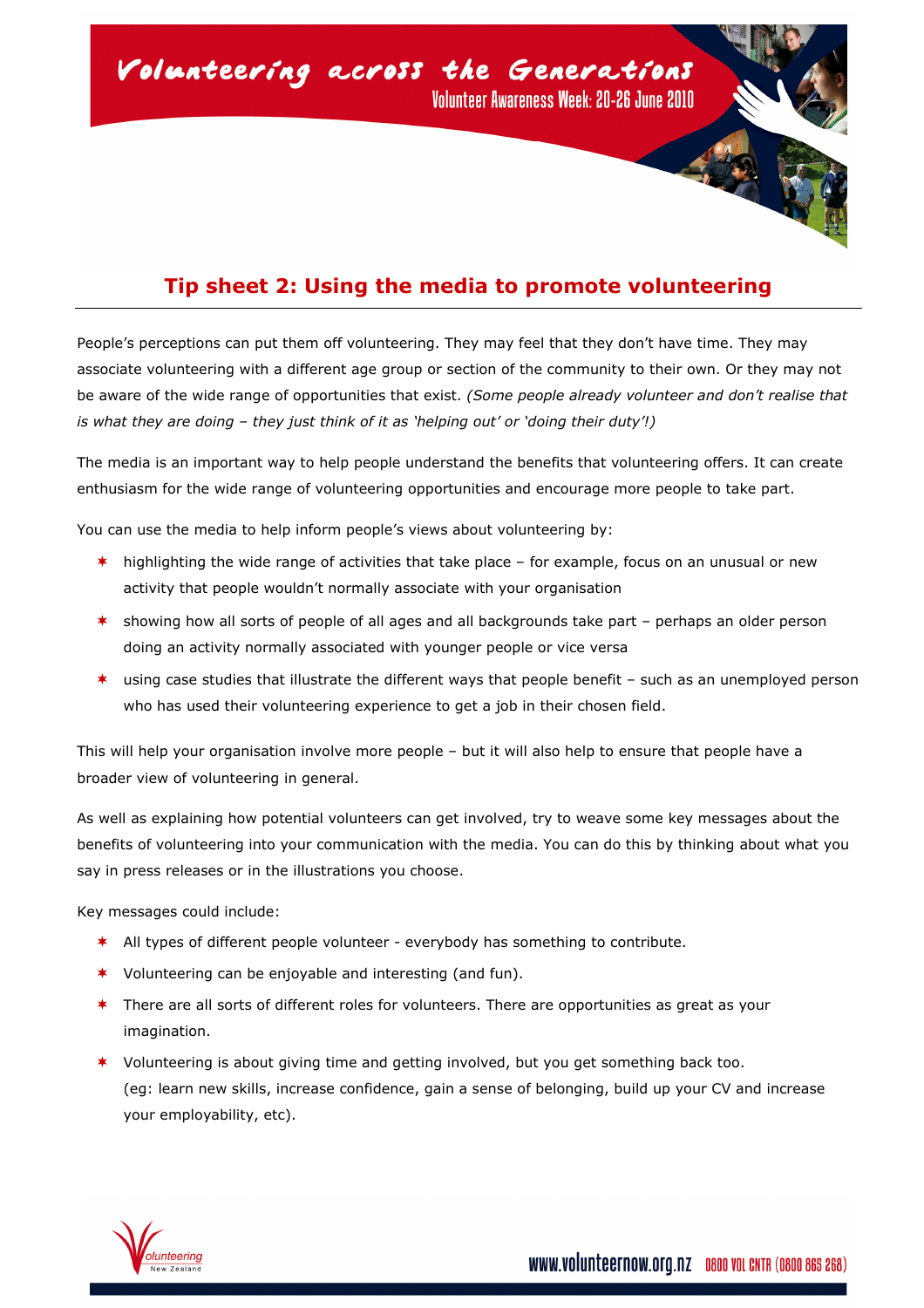\* VAW 2010 focuses on volunteering across the generations - showcasing volunteering as a way in which everyone no matter of age is able to go and serve the community.

The hardest part about getting media coverage can be getting a journalist interested in the first place. The following are some basic tips that might help you get coverage.

- **\* Target the right media:** Make sure you know the target audience of the media you are contacting. Local community newspapers want to write about people who live in their communities – choose a colourful local character. Regional and national media are interested in stories with some wider scope applicable beyond the boundaries of your local county.
- \* Identify your 'news' angle: What is special, different or unusual about what you have to say? If you can use words like 'first ever', 'oldest', 'biggest', 'youngest', 'only', 'one of a kind', 'innovative', etc to describe your news, then it's more likely to be of interest. The news can be about your staff, volunteers, clients, but also about you headquarters, equipment, donations and anything else that makes your organisation run. There could be more than one news story to attract the journalist.
- \* Release the facts: Media likes numbers, especially if they are about something local in their area. Try to gather statistics about your work and have them public for the Week. (e.g. how did demand for your services increase since the beginning of the economic crisis, how many trainings you have organised, how many people used your services in last 12 months)
- **Involve a star:** Inviting a local dignitary or an honourable person from the NZ public to attend and participate in your event will attract media attention. You might ask a local MP or Mayor to deliver a speech on the opening ceremony or a popular sportsman/woman to present the Certificates of Appreciation to your volunteers.
- **\* Join the forces:** See which organisation or community group covers similar services and shares common goals with you. Ask them to approach the media together come out with a shared story or event – your voice will be heard further! If you are a local branch, check out with your head office to make sure you coordinate and streamline the message.
- \* Get to the point quickly: Put your 'big news' right up the front of your media release don't bury it at the end. If you're not a confident writer, then give the journalist a call and tell them your 'news' in person. Make sure you prepared some dot points with the facts about your story and are able to communicate them clearly to the journalist.
- **Think about deadlines:** Give the journalist lots of notice and find out when they publish. (eg: a weekly or monthly publication might need the information in advance, so they can cover your story in a timely manner.)